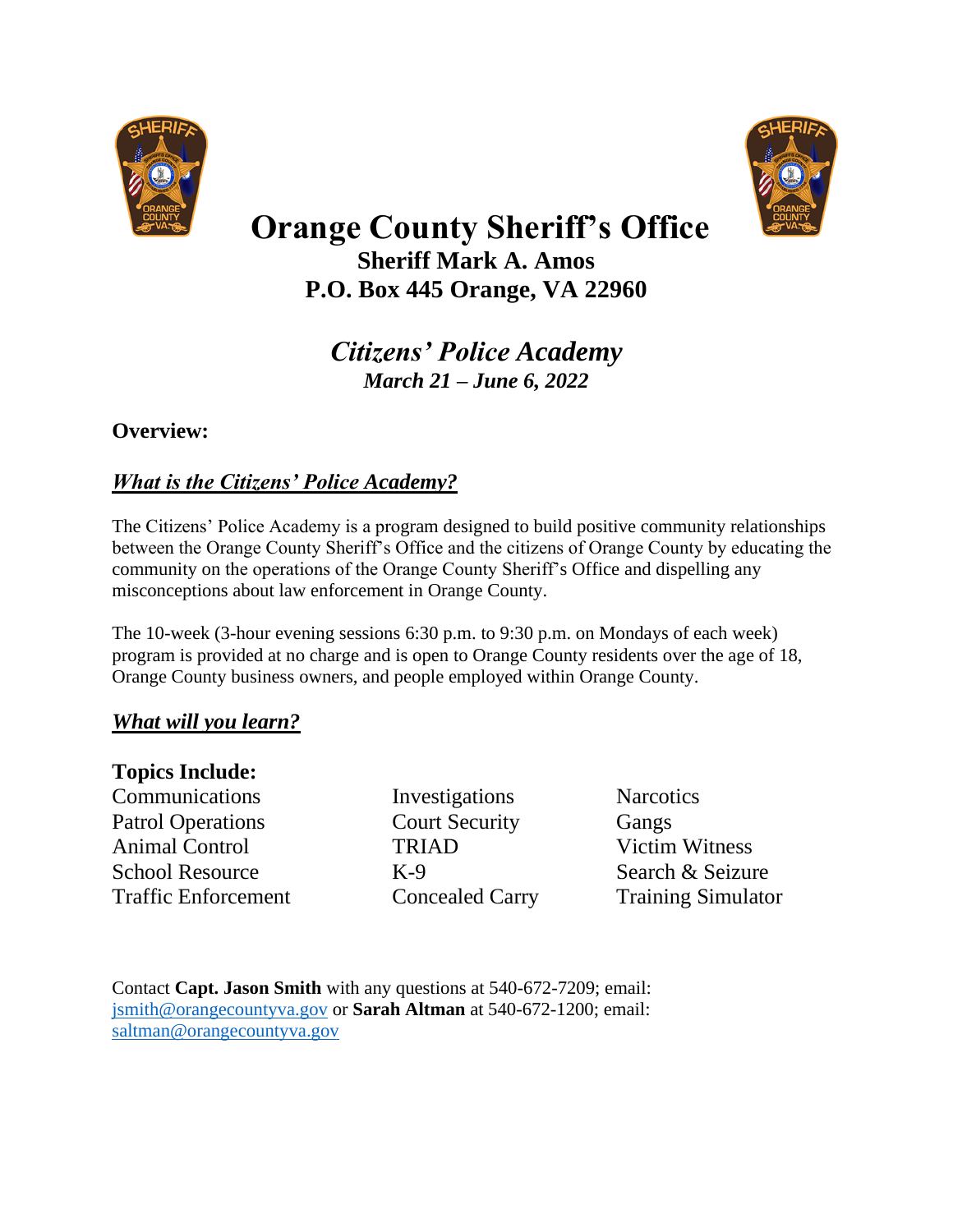



 **Orange County Sheriff's Office** 

**Sheriff Mark A. Amos P.O. Box 445, Orange VA 22960**

> *Citizens' Police Academy March 21 – June 6, 2022*

## Application Date: \_\_\_\_\_\_\_\_\_\_\_\_\_

*The information requested in this application will be used to determine the suitability of the applicant for this program. Orange County Sheriff's Office may not accept applicants that have been or are currently under court order for a criminal offense. Criminal history and driving history will be taken into consideration on a case by case basis. Please complete in entirety.* 

| First                                                                            | Middle        |      | Last                             | Nickname |
|----------------------------------------------------------------------------------|---------------|------|----------------------------------|----------|
|                                                                                  |               |      |                                  |          |
| <b>Street</b>                                                                    |               | City | <i>State</i>                     | Zip      |
|                                                                                  |               |      |                                  |          |
|                                                                                  | <b>Street</b> | City | State                            | Zip      |
| Home Phone: ____________________________Cell Phone: ____________________________ |               |      |                                  |          |
|                                                                                  |               |      |                                  |          |
|                                                                                  |               |      |                                  |          |
|                                                                                  |               |      |                                  |          |
|                                                                                  |               |      |                                  |          |
|                                                                                  |               |      | <i>Retired: <math>Y/N</math></i> |          |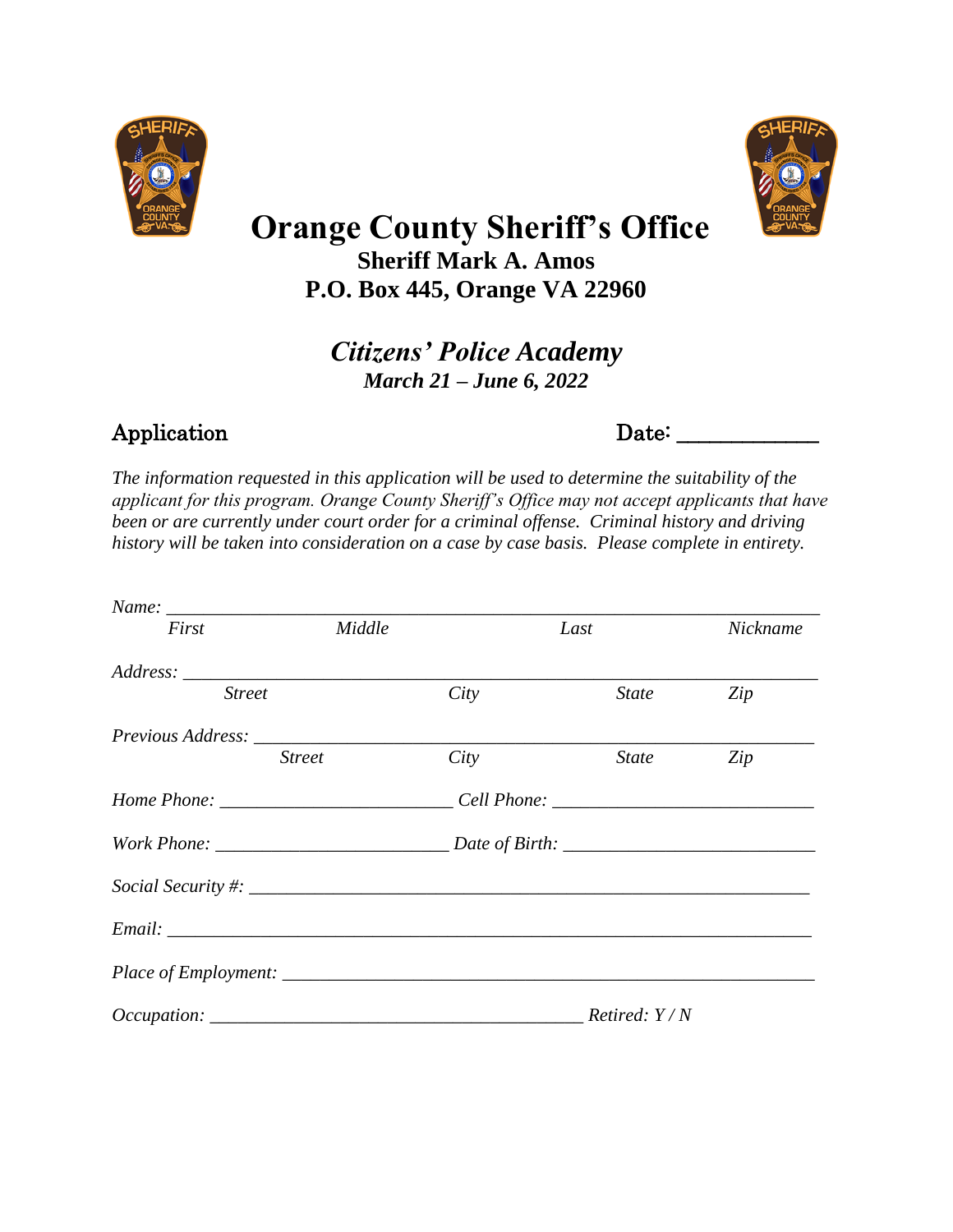|             | <b>Name</b>                                                                     | Relationship | Phone |
|-------------|---------------------------------------------------------------------------------|--------------|-------|
| <b>Name</b> | Relationship                                                                    | Phone        |       |
|             |                                                                                 |              |       |
|             |                                                                                 |              |       |
|             | Have you ever been arrested, charged with an offense, or committed for a mental |              |       |

Are you interested in a career in any phase of the Criminal Justice System?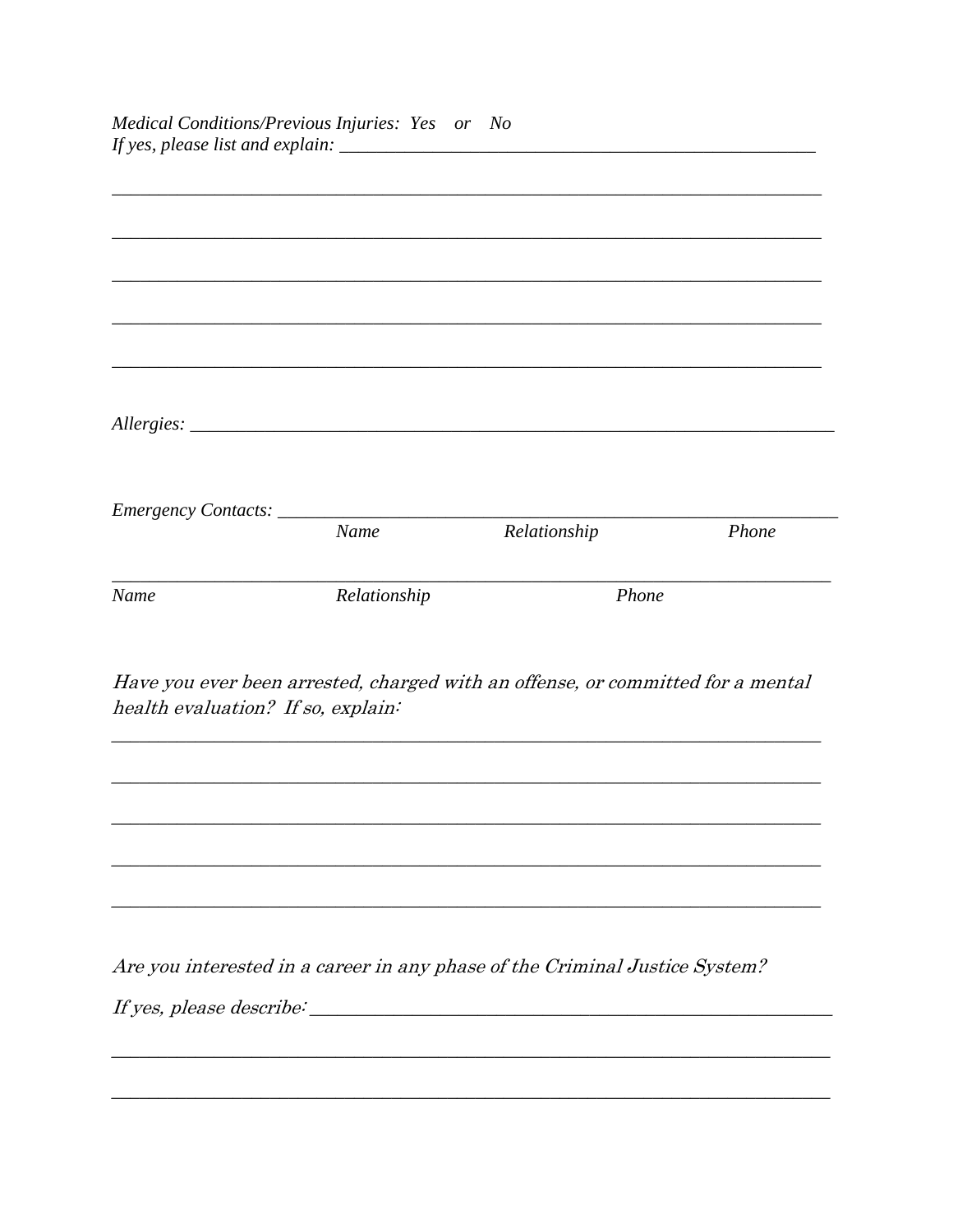Applicant Signature:

Signature Date

Applications can be turned in to Capt. Jason Smith or Sarah Altman at the Orange County Sheriff's Office.

\_\_\_\_\_\_\_\_\_\_\_\_\_\_\_\_\_\_\_\_\_\_\_\_\_\_\_\_\_\_\_\_\_\_ \_\_\_\_\_\_\_\_\_\_\_\_\_\_\_\_\_\_\_\_\_\_\_\_

Deadline for applications is March 7, 2022 at 5:00 p.m.

Applicants should not assume they have been selected until they have received confirmation from Capt. Jason Smith or Sarah Altman. More information will be provided about the program at that time.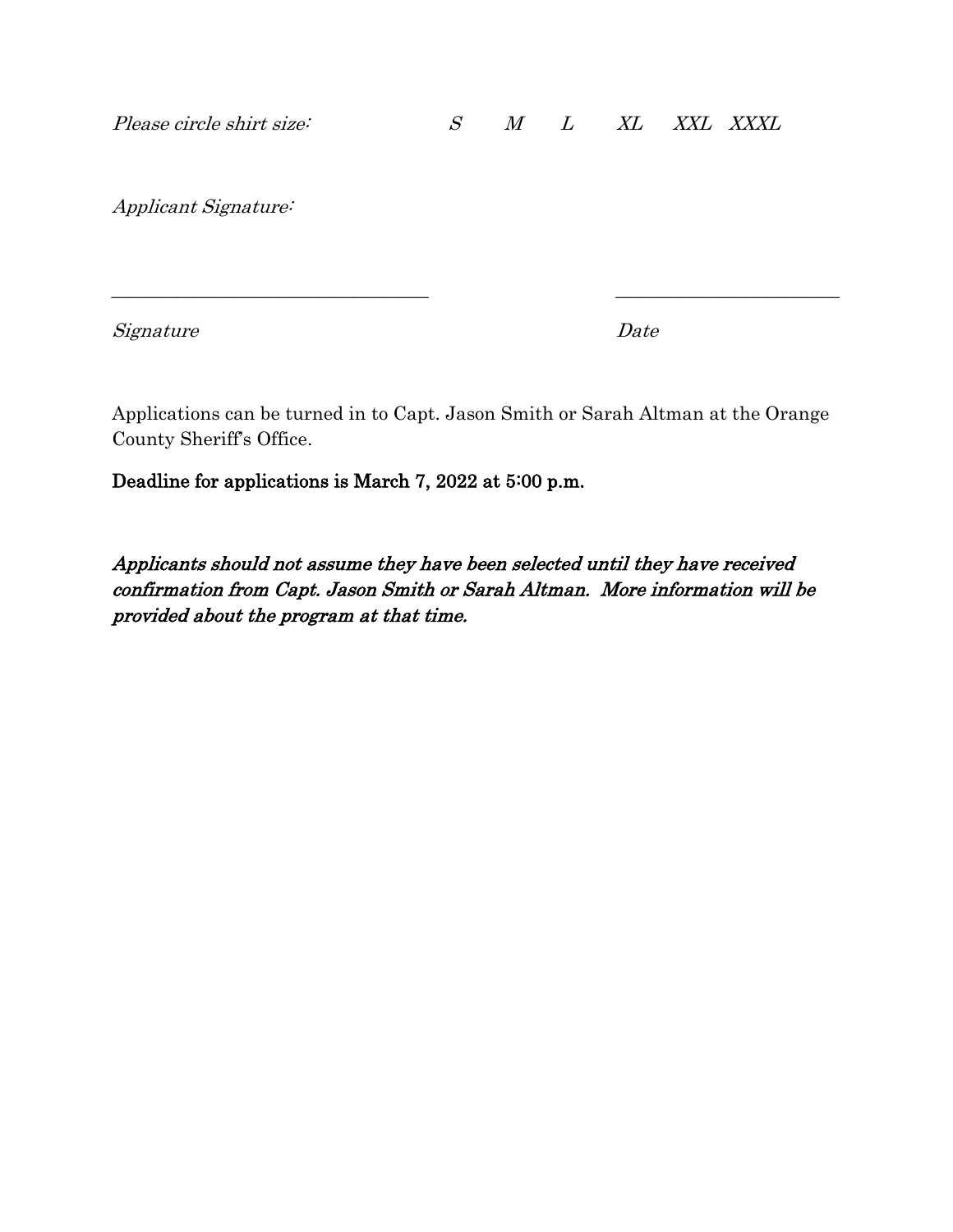



# **Orange County Sheriff's Office Sheriff Mark A. Amos P.O. Box 445, Orange VA 22960**

*Citizens' Police Academy March 21 – June 6, 2022*

## **Waiver of Liability**

I,  $\frac{1}{2}$  is the undersigned participant request voluntary participation in the Orange County Sheriff's Office Citizens' Police Academy, which is hereinafter referred to as the "activity".

I consent to my participation in the activity and acknowledge that I fully understand my participation may involve risk of serious injury or death. Including losses which may result not only from my own actions, inactions or negligence, but also from the actions, inactions or negligence of others, the condition of the facilities, equipment or areas where the event or activity is being conducted, and /or the rules of play of this type of event or activity. I understand that if I have any risk concerns, I should discuss the risks associated with my participation with the activity coordinators and instructors, before I sign this document and before the activity begins. Furthermore, I agree to use my personal insurance as a primary medical coverage payment if accident or injury occurs. I consent to emergency medical treatment in the event such care is required.

Knowing and understanding the risks involved with participation in the activity, I hereby voluntarily and willingly assume responsibility for all risks and dangers associated with my participation in the activity. I agree I am financially responsible for any losses resulting from my actions and will indemnify the County of Orange, the Officers, Constitutional Officers, directors, employees, volunteers, and agents of each of them, and any other participants for any loss or damage caused by myself or others during this activity.

In consideration of my participation in the activity, I hereby waive all claims or causes of action against the County of Orange, the Officers, Constitutional Officers, directors, employees, volunteers, and agents of all of them, arising out of my participation in the activity and herby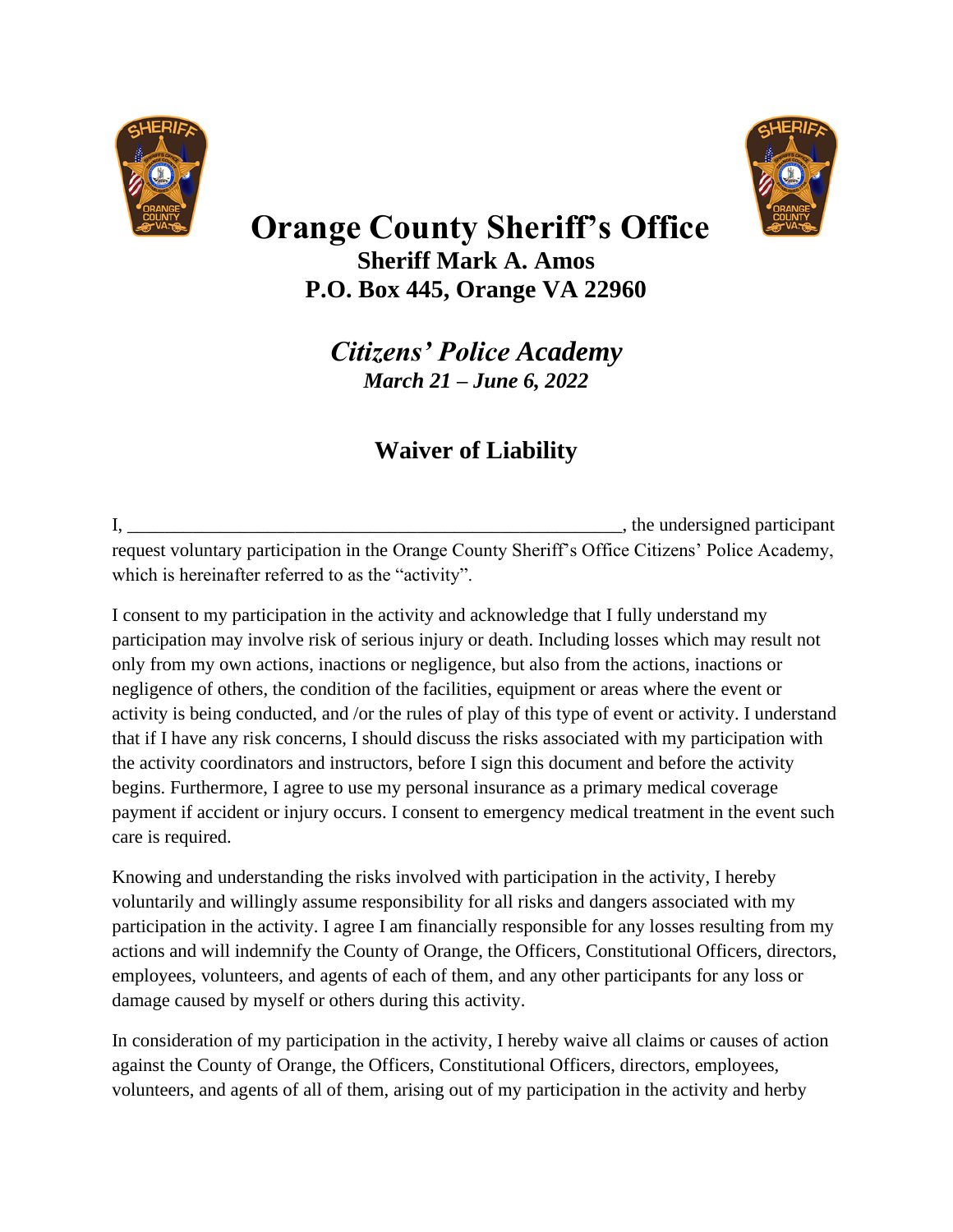release, hold harmless, and discharge the County of Orange, the Officers, Constitutional Officers, directors, employees, volunteers, and agents of all of them from all liability in connection therewith except such loss or damage which was caused by the sole negligence or willful misconduct of the County of Orange, the Officers, Constitutional Officers, directors, employees, volunteers, and agents of each of them.

I have read this release of liability agreement and understand the terms used in it and their legal significance. This waiver and release is freely and voluntarily given with the understanding that right to legal recourse against the County of Orange, the Officers, Constitutional Officers, directors, employees, volunteers, and agents of each of them is knowingly given up in return for allowing my participation in the activity. My signature on this document is intended to bind not only myself but also my successors, heirs, representatives, administrators and assigns.

\_\_\_\_\_\_\_\_\_\_\_\_\_\_\_\_\_\_\_\_\_\_\_\_\_\_\_\_\_\_ \_\_\_\_\_\_\_\_\_\_\_\_\_\_\_\_\_\_\_\_\_

Participant Signature Date

UNITED STATES OF AMERICA STATE OF COUNTY OF On this day of  $\qquad \qquad$  20 before me, \_\_\_\_\_\_\_\_\_\_\_\_\_\_\_\_, a notary public, personally appeared before me, \_\_\_\_\_\_\_\_\_\_\_\_\_\_\_\_\_\_\_\_\_\_\_\_\_\_\_\_, personally known to me to be the person whose name is subscribed to this instrument, and acknowledged they executed the same.

\_\_\_\_\_\_\_\_\_\_\_\_\_\_\_\_\_\_\_\_\_\_\_\_\_\_\_\_\_\_\_\_\_\_\_\_\_\_\_\_\_\_\_\_\_\_\_\_\_\_\_\_\_

Signature of Notary Public My commission expires: My commission number is: